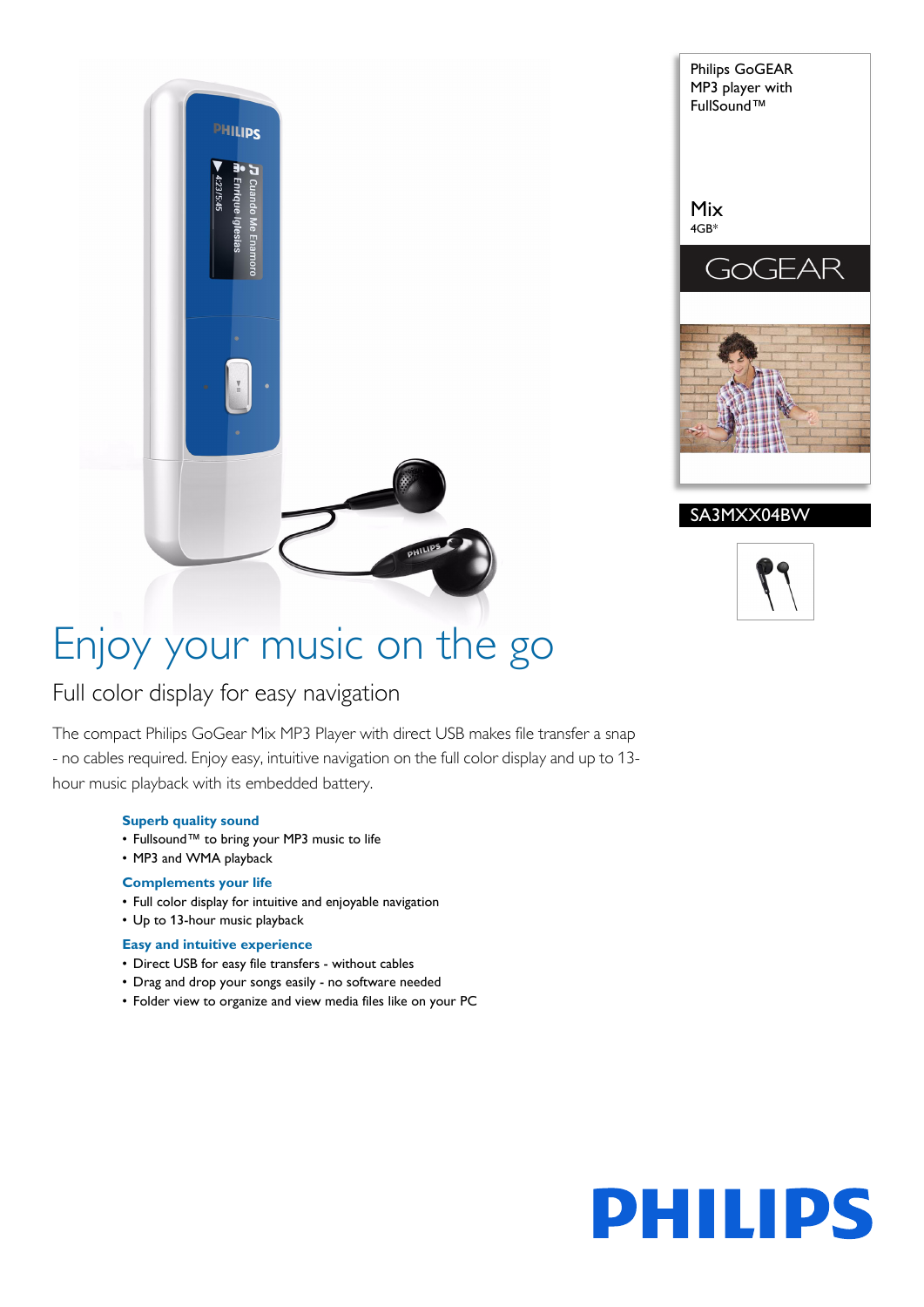# **Highlights**

### **FullSound™**



Philips' innovative FullSound technology faithfully restores sonic details to compressed MP3 music, dramatically enriching and enhancing it, so you can experience CD music without any distortion. Based on an audio post-processing algorithm, FullSound combines Philips' renowned expertise in music reproduction with the power of the latest generation Digital Signal Processor (DSP). The result is fuller bass with more depth and impact, boosted voice and instrument clarity, and rich detail. Rediscover your compressed MP3 music in true-to-life sound that will touch your soul and move your feet.

## **MP3 and WMA playback**



Audio compression technology allows large digital music files to be reduced up to 10 times in size without radically degrading their audio quality. MP3 or WMA are two of the compression formats that let you enjoy a world of digital music on your GoGear player.

Download MP3 or WMA songs from authorized music sites on the Internet or create your own MP3 or WMA music files by ripping your audio CDs and transferring them onto your player.

Full color display for intuitive and enjoyable

**Up to 13-hour music playback**

Windows Explorer (or Apple Folders) between your computer and device. Simply pack your device with music and data on the go - everyday.

### **Drag and drop your songs**



You can quickly and easily copy your music collection from your PC to your GoGear player. Simply connect your GoGear to your PC while in Windows® Explorer, select the songs or the folders that you want to copy to your player, then drag the selected files to the GoGear's music folder. It is that simple. No additional software installation is needed!

## **Direct USB**

on just one single charge.

**Full color display**

navigation



This player's long-lasting power comes in the form of 13 hours of continuous music playback

Up to 13 hours

Devices with direct USB can be plugged directly into the USB port of your PC without the need for any cable. Your computer will automatically recognize the device as a removable USB mass storage device (Windows 98 requires additional drivers) allowing you to easily drag and drop files via

#### **Folder view**

Folder view is an optional directory view of the GoGear player that lets you view all the files on your player as if it were a computer. Once you select Folder view, opening any supported file (i.e. music, pictures or videos) is as easy as selecting the file and hitting Play.

SA3MXX04BW/37